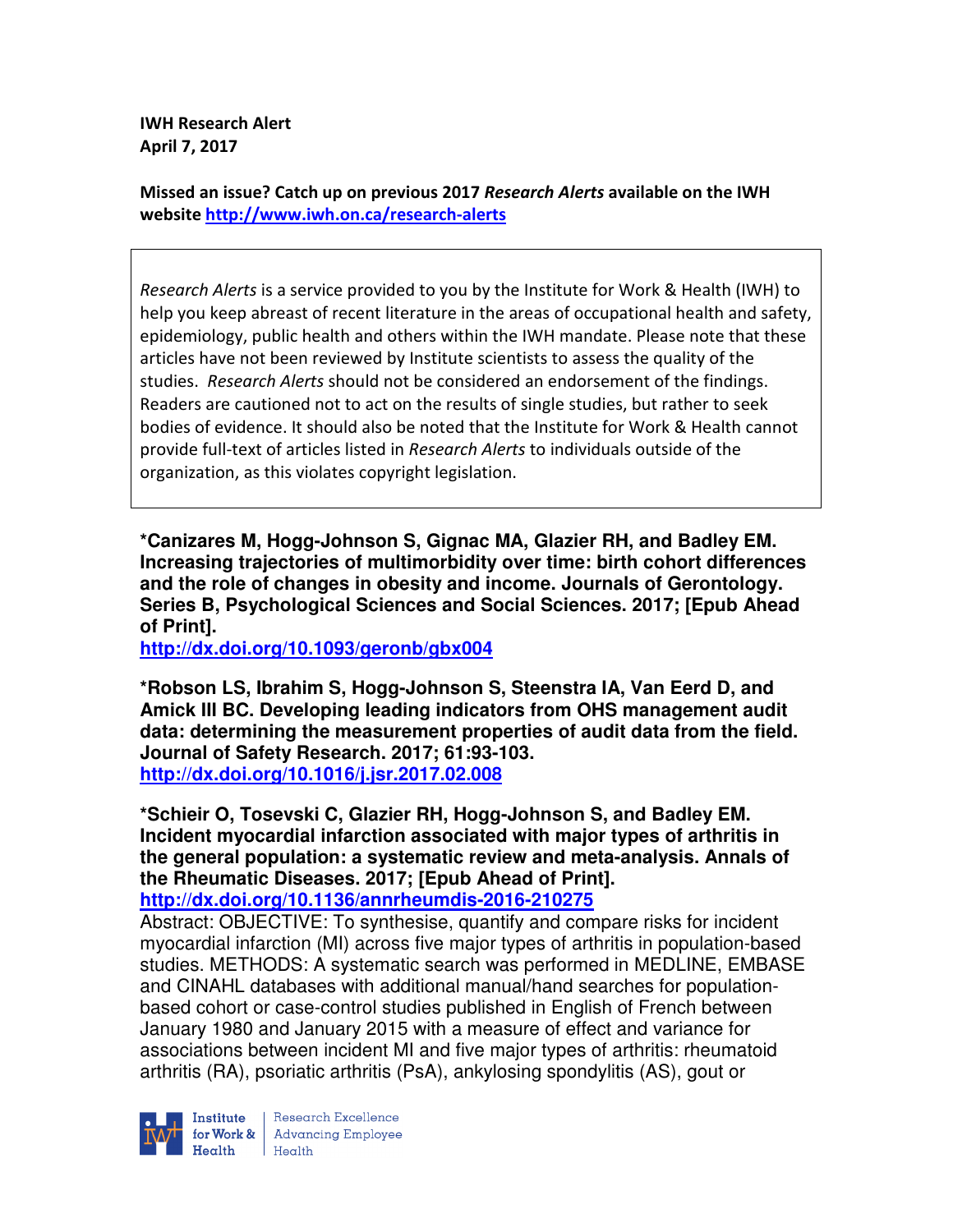osteoarthritis (OA), adjusted for at least age and sex. All search screening, data abstraction quality appraisals were performed independently by two reviewers. Where appropriate, random-effects meta-analysis was used to pool results from studies with a minimum of 10 events. RESULTS: We identified a total of 4, 285 articles; 27 met review criteria and 25 criteria for meta-analyses. In studies adjusting for age and sex, MI risk was significantly increased in RA (pooled relative risk (RR): 1.69, 95% CI 1.50 to 1.90), gout (pooled RR: 1.47, 95% CI 1.24 to 1.73), PsA (pooled RR: 1.41, 95% CI 1.17 to 1.69), OA (pooled RR: 1.31, 95% CI 1.01 to 1.71) and tended towards increased risk in AS (pooled RR: 1.24, 95% CI 0.93 to 1.65). Traditional risk factors were more prevalent in all types of arthritis. MI risk was attenuated for each type of arthritis in studies adjusting for traditional risk factors and remained significantly increased in RA, PsA and gout. CONCLUSIONS: MI risk was consistently increased in multiple types of arthritis in population-based studies, and was partially explained by a higher prevalence of traditional risk factors in all types of arthritis. Findings support more integrated cardiovascular (CV) prevention strategies for arthritis populations that target both reducing inflammation and enhancing management of traditional CV risk factors

**Walker TJ, Tullar JM, Diamond PM, Kohl HW, III, and Amick III BC. Association of self-reported aerobic physical activity, musclestrengthening physical activity, and stretching behavior with presenteeism. Journal of Occupational and Environmental Medicine. 2017; [Epub Ahead of Print].** 

**http://dx.doi.org/10.1097/JOM.0000000000000978** 

## **Bengtsson S and Datta Gupta N. Identifying the effects of education on the ability to cope with a disability among individuals with disabilities. PLoS ONE. 2017; 12(3):e0173659.**

**http://dx.doi.org/10.1371/journal.pone.0173659 [open access]** Abstract: The literature on disability has suggested that an educated individual with a disability is more likely to better cope with her/his disability than those without education. However, few published studies explore whether the relationship between education and ability to cope with a disability is anything more than an association. Using data on disability and accommodation from a large Danish survey from 2012-13 and exploiting a major Danish schooling reform as a natural experiment, we identified a potential causal effect of education on both economic (holding a job) as well as social (cultural activities, visiting clubs/associations, etc.) dimensions of coping among individuals with a disability, controlling for background factors, functioning, and disability characteristics. We found that endogeneity bias was only present in the case of economic participation and more educated individuals with a disability indeed had higher levels of both economic and social coping. To some extent, having more knowledge of public support systems and higher motivation explained the better coping among the group of individuals with disabilities who were educated. Our results indicated, however, that a large part of the effect of education on the



Research Excellence for Work & | Advancing Employee Health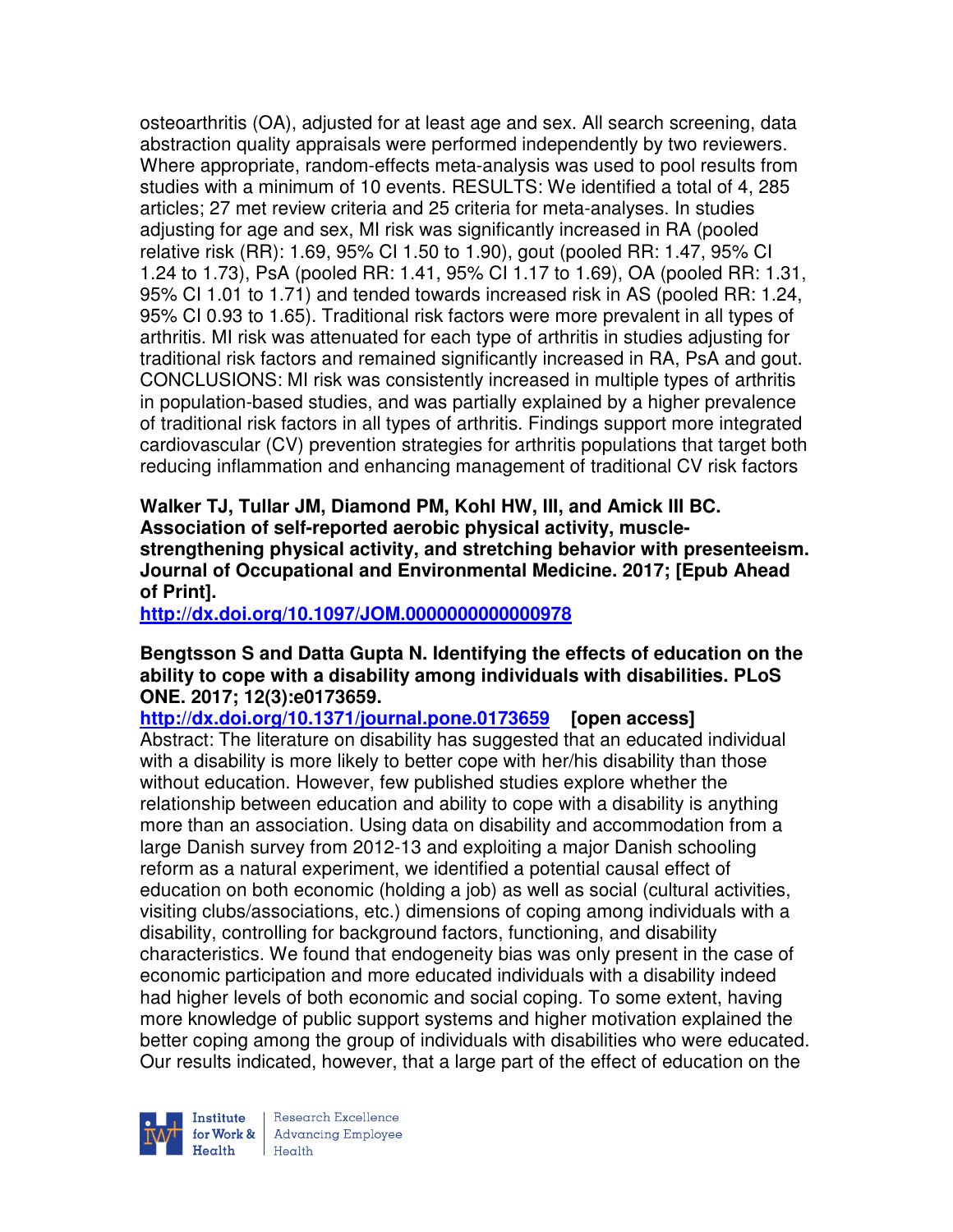ability to cope with a disability among individuals with disabilities was suggestive of a causal relationship

### **Besen E, Gaines B, Linton SJ, and Shaw WS. The role of pain catastrophizing as a mediator in the work disability process following acute low back pain. Journal of Applied Biobehavioral Research. 2017; 22(1):e12085.**

# **http://dx.doi.org/10.1111/jabr.12085 [open access]**

Abstract: The purpose of this study was to assess pain catastrophizing as a mediator in the relationships between pain and recovery expectations with work limitations and functional disability in a working population experiencing acute low back pain (LBP). Workers (n-á=-á241) with acute, work-related LBP completed measures of pain and injury at medical intake and then the Pain Catastrophizing Scale (PCS) shortly after the initial intake visit. At 3-months follow-up, measures of work limitations and functional disability were administered. Structural equation modeling was used to assess whether the PCS mediated longitudinal associations between pain and recovery expectations with perceived disability and work limitations. The PCS score completely mediated the relationship between initial pain intensity and 3-month perceptions of disability (40% explained) and work limitations (29% explained). The PCS also completely mediated the longitudinal relationship between pain recovery expectations and 3 month disability (50% explained) and work limitations (40% explained). Effective clinical management during this acute phase of LBP might be improved by incorporating early interventions to reduce catastrophizing in cases-where pain catastrophizing may be especially problematic

## **Chen L, Zhao N, Fan H, and Coyte PC. Informal care and labor market outcomes: evidence from Chinese married women. Research on Aging. 2017; 39(2):345-371.**

# **http://dx.doi.org/10.1177/0164027515611184**

Abstract: Data were used from the 1991-2009 China Health and Nutrition Survey to examine the influence of informal care on labor market outcomes for married women of working aged, with emphasis on caregiving intensity. After accounting for potential endogeneity between caregiving and labor force participation (LFP) through simultaneous equations modeling, caregivers who provided more than 15 or 20 hr of caregiving per week were 4.5-7.7% less likely to be LFPs. Intensive caregivers who remained working had significantly lower (4.97-7.20) weekly hours of work. The significant positive effect of informal care on LFP only existed in the rural sample, and these women also had much lower hours of work than their urban counterparts. Opportunities exist for policy interventions that target intensive caregivers in order to allow them to balance both work and caregiving

**Chin WS, Shiao JS, Liao SC, Kuo CY, Chen CC, and Guo YL. Depressive, anxiety and post-traumatic stress disorders at six years after occupational injuries. European Archives of Psychiatry and Clinical Neuroscience. 2017;** 



Institute Research Excellence<br>
for Work & Advancing Employee<br>
Health Health Health Health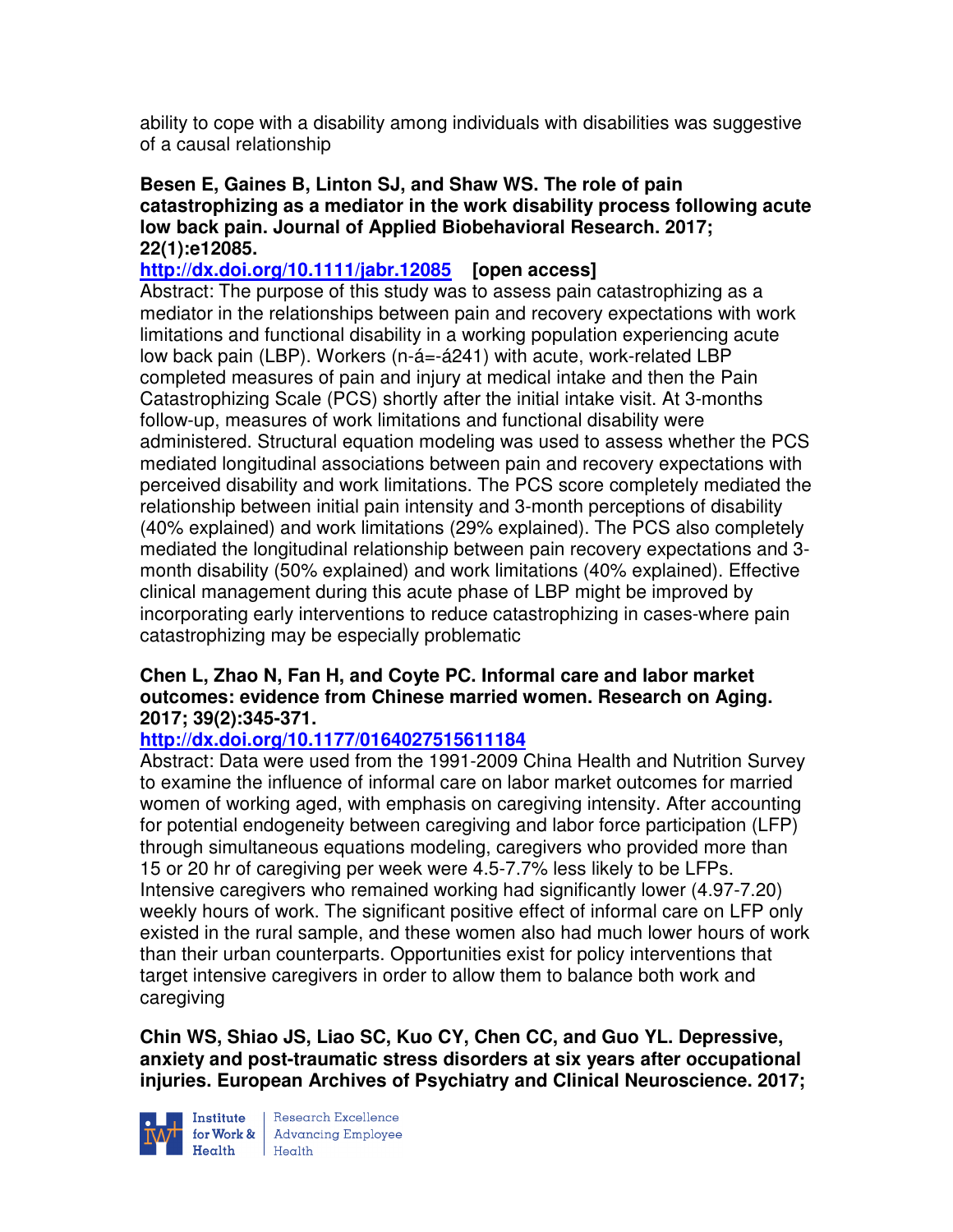# **[Epub Ahead of Print].**

# **http://dx.doi.org/10.1007/s00406-016-0762-x**

Abstract: The aim of this study is to determine the prevalence rates of depressive, anxiety and PTSDs, and the risk factors for psychological symptoms at 6 years after occupational injury. This longitudinal study followed workers who were occupationally injured in 2009. Psychological symptoms and return to work were assessed at 3 and 12 months after injury. Injured workers who had completed the initial questionnaire survey at 3 or 12 months after injury were recruited. A self-administered questionnaire was mailed to the participants. For workers with high Brief Symptom Rating Scale and Post-traumatic Symptom Checklist scores, an in-depth psychiatric evaluation was performed using the Mini-international Neuropsychiatric Interview. A total of 570 workers completed the questionnaire (response rate, 28.7%). Among them, 243 (42.6%) had high psychological symptom scores and were invited for a phone interview; 135 (55.6%) completed the interview. The estimated rates of major depression and post-traumatic stress disorder (PTSD)/partial PTSD were 9.2 and 7.2%, respectively, and both these rates were higher at 6 years after injury than at 12 months after injury (2.0 and 5.1%). After adjustment for family and social factors, the risk factors for high psychological scores were length of hospitalization immediately after injury, affected physical appearance, repeated occupational injuries, unemployment, and number of quit jobs after the injury. At 6 years after occupational injury, the re-emergence of psychiatric disorders was observed. Relevant factors for poor psychological health were severity of injury and instability of work. Periodic monitoring of psychological and physical health and economic stability are warranted

# **Gaines B, Besen E, and Pransky G. The influence of geographic variation in socio-cultural factors on length of work disability. Disability and Health Journal. 2016; [Epub Ahead of Print].**

# **http://dx.doi.org/10.1016/j.dhjo.2016.12.009**

Abstract: BACKGROUND: Previous research has largely concentrated on how individual-level factors explain work disability duration. However, growing evidence suggests socio-cultural factors may significantly influence length of work disability. OBJECTIVE: This study examined whether socio-cultural factors that vary by location of residence influence length of disability. METHODS: This study utilized 216,162 non-work-related disability claims from a private US insurance company and matched these data with socio-cultural factors at the census tract level. OLS regression was used to model findings. RESULTS: Higher unemployment rates, greater median household income, increased poverty status, increased length of the work commute, lower educational attainment, lower percentage of residents living alone, higher percentage of residents age 55 and older, higher percentage of disabled adults (35-64), a lower percentage of whites, and a larger Hispanic population were associated with a longer length of disability. CONCLUSIONS: The findings showed that sociocultural factors varying by location were associated with the length of disability,

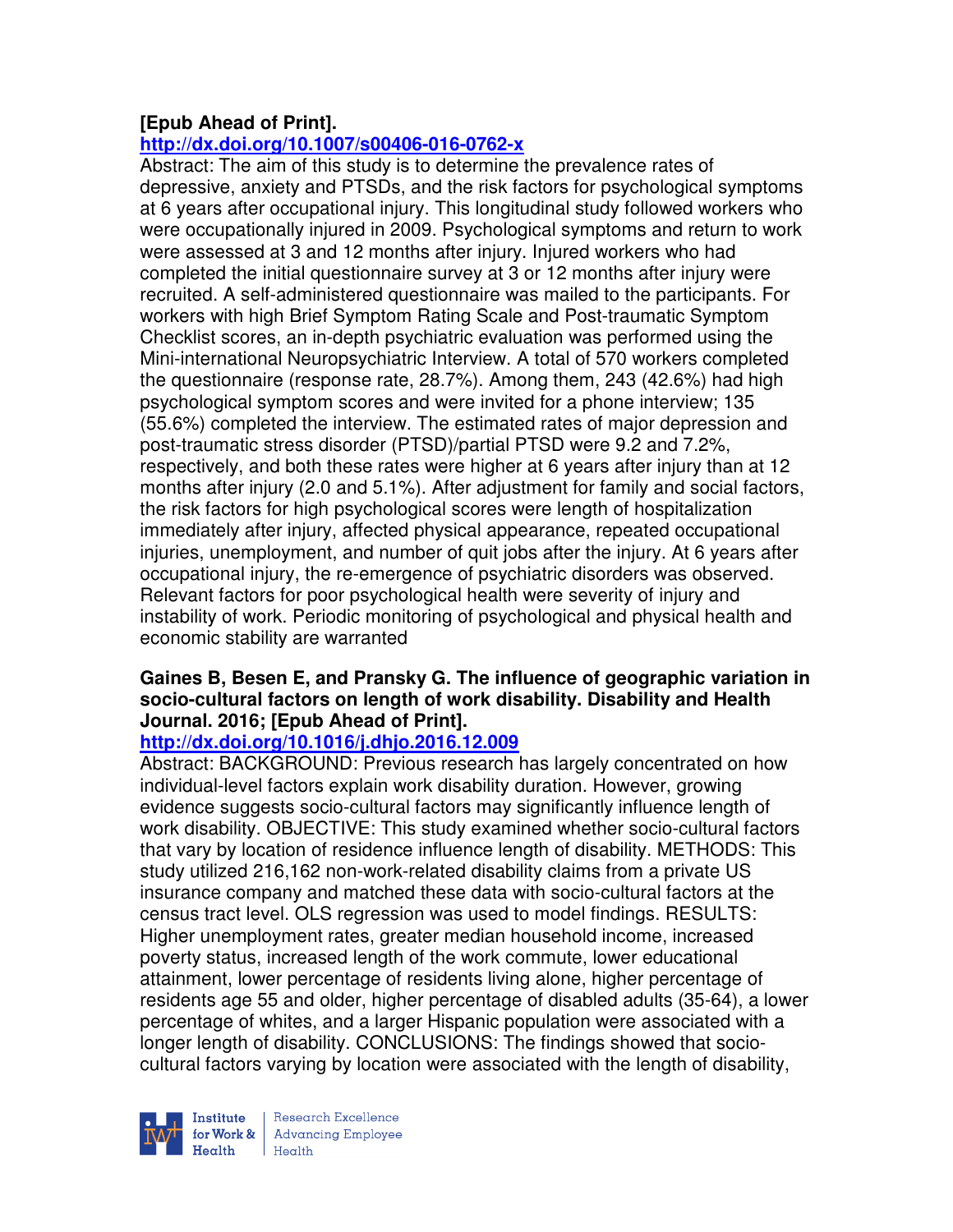suggesting that the socioeconomic context of the areas in which individuals reside are likely to influence the work disability process

#### **Memish K, Martin A, Bartlett L, Dawkins S, and Sanderson K. Workplace mental health: an international review of guidelines. Preventive Medicine. 2017; [Epub Ahead of Print].**

## **http://dx.doi.org/10.1016/j.ypmed.2017.03.017**

Abstract: The aim of this systematic review was to determine the quality and comprehensiveness of guidelines developed for employers to detect, prevent, and manage mental health problems in the workplace. An integrated approach that combined expertise from medicine, psychology, public health, management, and occupational health and safety was identified as a best practice framework to assess guideline comprehensiveness. An iterative search strategy of the grey literature was used plus consultation with experts in psychology, public health, and mental health promotion. Inclusion criteria were documents published in English and developed specifically for employers to detect, prevent, and manage mental health problems in the workplace. A total of 20 guidelines met these criteria and were reviewed. Development documents were included to inform quality assessment. This was performed using the AGREE II rating system. Our results indicated that low scores were often due to a lack of focus on prevention and rather a focus on the detection and treatment of mental health problems in the workplace. When prevention recommendations were included they were often individually focused and did not include practical tools or advice to implement. An inconsistency in language, lack of consultation with relevant population groups in the development process and a failure to outline and differentiate between the legal/minimum requirements of a region were also observed. The findings from this systematic review will inform translation of scientific evidence into practical recommendations to prevent mental health problems within the workplace. It will also direct employers, clinicians, and policymakers towards examples of best-practice guidelines

#### **Neumark D, Song J, and Button P. Does protecting older workers from discrimination make it harder to get hired? Evidence from disability discrimination laws. Research on Aging. 2017; 39(1):29-63. http://dx.doi.org/10.1177/0164027516656142**

Abstract: We explore the effects of disability discrimination laws on hiring of older workers. A concern with antidiscrimination laws is that they may reduce hiring by raising the cost of terminations and-in the specific case of disability discrimination laws-raising the cost of employment because of the need to accommodate disabled workers. Moreover, disability discrimination laws can affect nondisabled older workers because they are fairly likely to develop work-related disabilities, but are generally not protected by these laws. Using state variation in disability discrimination protections, we find little or no evidence that stronger disability discrimination laws lower the hiring of nondisabled older workers. We similarly



Research Excellence for Work & | Advancing Employee  $H_{\text{eath}}$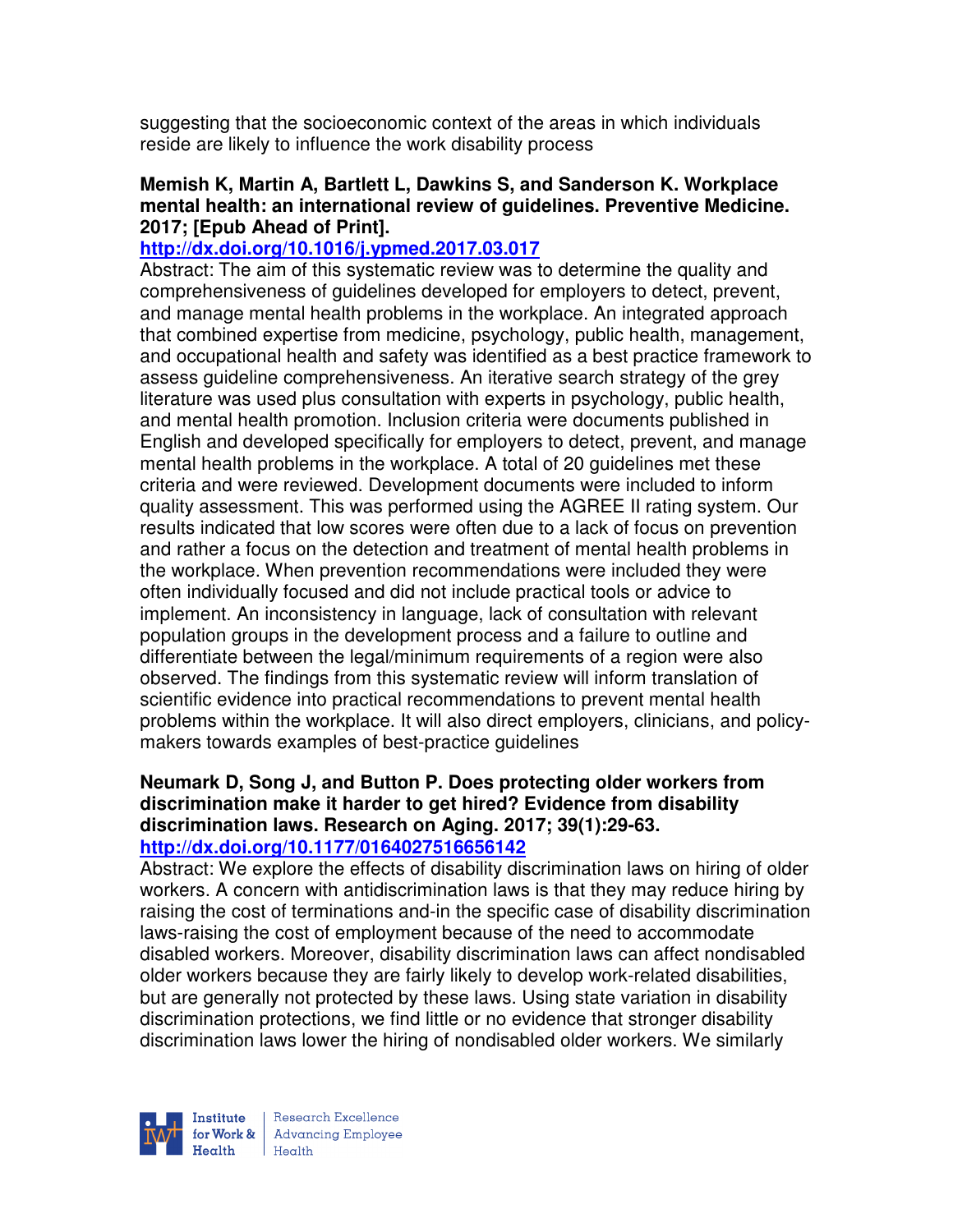find no evidence of adverse effects of disability discrimination laws on hiring of disabled older workers

#### **O'Donoughue Jenkins L, Kelly PM, Cherbuin N, and Anstey KJ. Evaluating and using observational evidence: the contrasting views of policy makers and epidemiologists. Frontiers in Public Health. 2016; 4:267. http://dx.doi.org/10.3389/fpubh.2016.00267 [open access]**

Abstract: BACKGROUND: Currently, little is known about the types of evidence used by policy makers. This study aimed to investigate how policy makers in the health domain use and evaluate evidence and how this differs from academic epidemiologists. By having a better understanding of how policy makers select, evaluate, and use evidence, academics can tailor the way in which that evidence is produced, potentially leading to more effective knowledge translation. METHODS: An exploratory mixed-methods study design was used. Quantitative measures were collected via an anonymous online survey ( $n = 28$ ), with sampling from three health-related government and non-government organizations. Semistructured interviews with policy makers ( $n = 20$ ) and epidemiologists ( $n = 6$ ) were conducted to gather qualitative data. RESULTS: Policy makers indicated systematic reviews were the preferred research resource (19%), followed closely by qualitative research (16%). Neither policy makers nor epidemiologists used grading instruments to evaluate evidence. In the web survey, policy makers reported that consistency and strength of evidence (93%), the quality of data (93%), bias in the evidence (79%), and recency of evidence (79%) were the most important factors taken into consideration when evaluating the available evidence. The same results were found in the qualitative interviews. Epidemiologists focused on the methodology used in the study. The most cited barriers to using robust evidence, according to policy makers, were political considerations (60%), time limitations (55%), funding (50%), and research not being applicable to current policies (50%). CONCLUSION: The policy maker's investigation did not report a systematic approach to evaluating evidence. Although there was some overlap between what policy makers and epidemiologists identified as high-quality evidence, there was also some important differences. This suggests that the best scientific evidence may not routinely be used in the development of policy. In essence, the policy-making process relied on other jurisdictions' policies and the opinions of internal staff members as primary evidence sources to inform policy decisions. Findings of this study suggest that efforts should be directed toward making scientific information more systematically available to policy makers

**Peters SE, Coppieters MW, Ross M, and Johnston V. Experts' perspective on a definition for delayed return-to-work after surgery for nontraumatic upper extremity disorders: recommendations and implications. Journal of Hand Therapy. 2017; [Epub Ahead of Print].** 

**http://dx.doi.org/10.1016/j.jht.2017.02.009** 

Abstract: STUDY DESIGN: Descriptive study. INTRODUCTION: A delayed



Research Excellence for Work & | Advancing Employee Health Health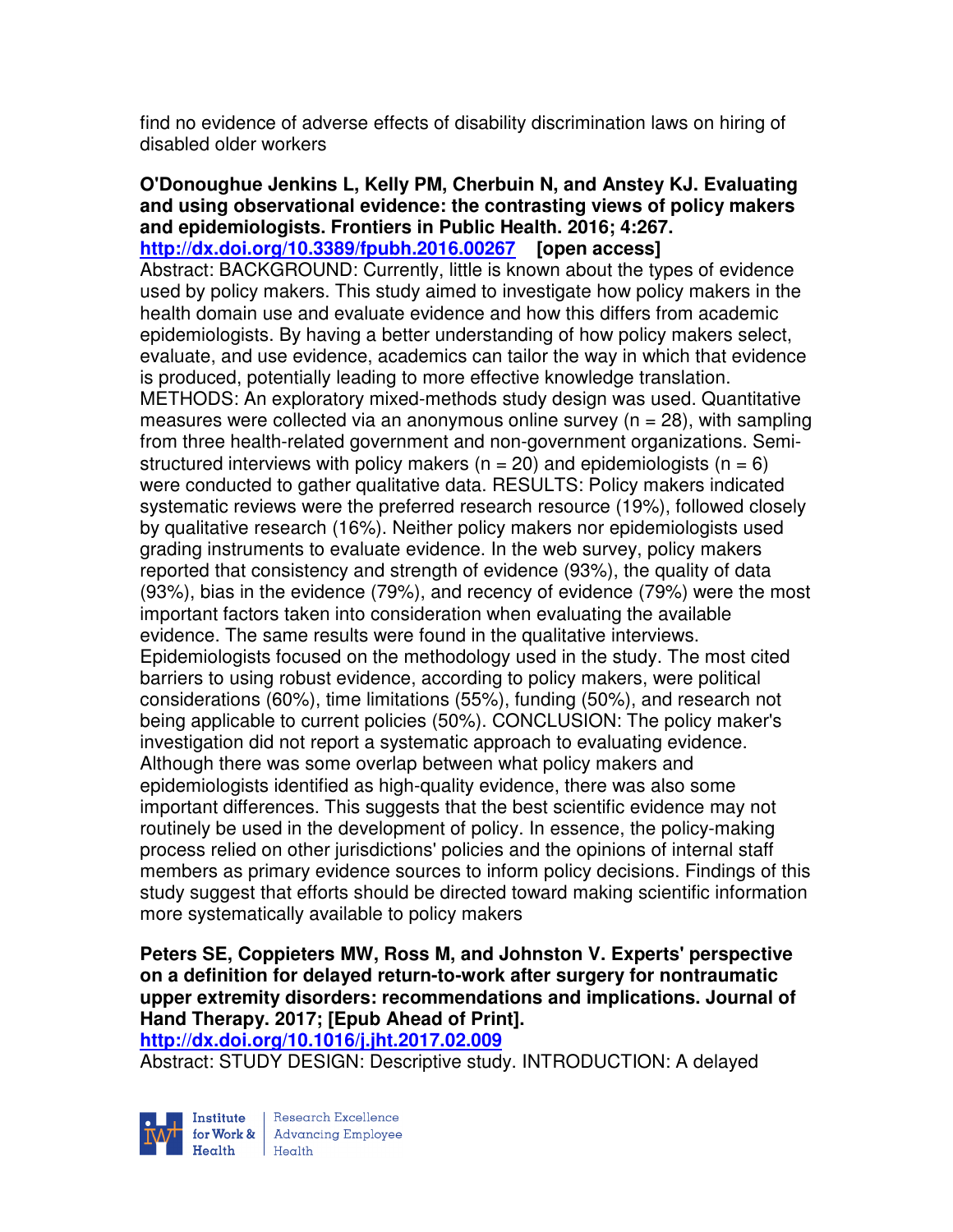return to work (RTW) is often associated with poorer outcomes after a workplace injury but is ill defined. PURPOSE OF THE STUDY: To define delayed RTW after surgery for nontraumatic upper extremity conditions. METHODS: Experts were consulted to define delayed RTW and whether a universal time point can determine the transition from early to delayed RTW. RESULTS: Forty-two experts defined a delayed RTW as either a worker not returning to preinjury (or similar) work within the expected time frame (45%); not returning to any type of work (36%); or recovering slower than expected (12%). Two-thirds of experts believed that universal time points to delineate delayed RTW should be avoided. DISCUSSION: Multiple factors complicate a uniform definition of delayed RTW. CONCLUSION: Defining delayed RTW should be individualized with due consideration to the type of work. Time-based cutoffs for outcome measurement may not be appropriate with continuous measures more appropriate in research. LEVEL OF EVIDENCE: Decision analysis V

### **Telwatte A, Anglim J, Wynton SK, and Moulding R. Workplace accommodations for employees with disabilities: a multilevel model of employer decision-making. Rehabilitation Psychology. 2017; 62(1):7-19. http://dx.doi.org/10.1037/rep0000120**

Abstract: PURPOSE: Existing research suggests that the decision to grant or deny workplace accommodations for people with disabilities is influenced by a range of legal and nonlegal factors. However, less is known about how these factors operate at the within-person level. Thus, we proposed and tested a multilevel model of the accommodation decision-making process, which we applied to better understand why people with psychological disabilities often experience greater challenges in obtaining accommodations. METHOD: A sample of 159 Australian adults, composed mostly of managers and HR professionals, read 12 vignettes involving requests for accommodations from existing employees. The requests differed in whether they were for psychological or physical disabilities. For each vignette, participants rated their empathy with the employee, the legitimacy of the employee's disability, the necessity for productivity, the perceived cost, and the reasonableness, and indicated whether they would grant the accommodation. RESULTS: Multilevel modeling indicated that greater empathy, legitimacy, and necessity, and lower perceived cost predicted perceptions of greater reasonableness and greater granting. Accommodation requests from employees with psychological disabilities were seen as less reasonable and were less likely to be granted; much of this effect seemed to be driven by perceptions that such accommodations were less necessary for productivity. Ratings on accommodations were influenced both by general between-person tendencies and within-person appraisals of particular scenarios. CONCLUSIONS: The study points to a need for organizations to more clearly establish guidelines for how decision-makers should fairly evaluate accommodation requests for employees with psychological disabilities and disability more broadly. (PsycINFO Database Record)



Research Excellence for Work & | Advancing Employee Health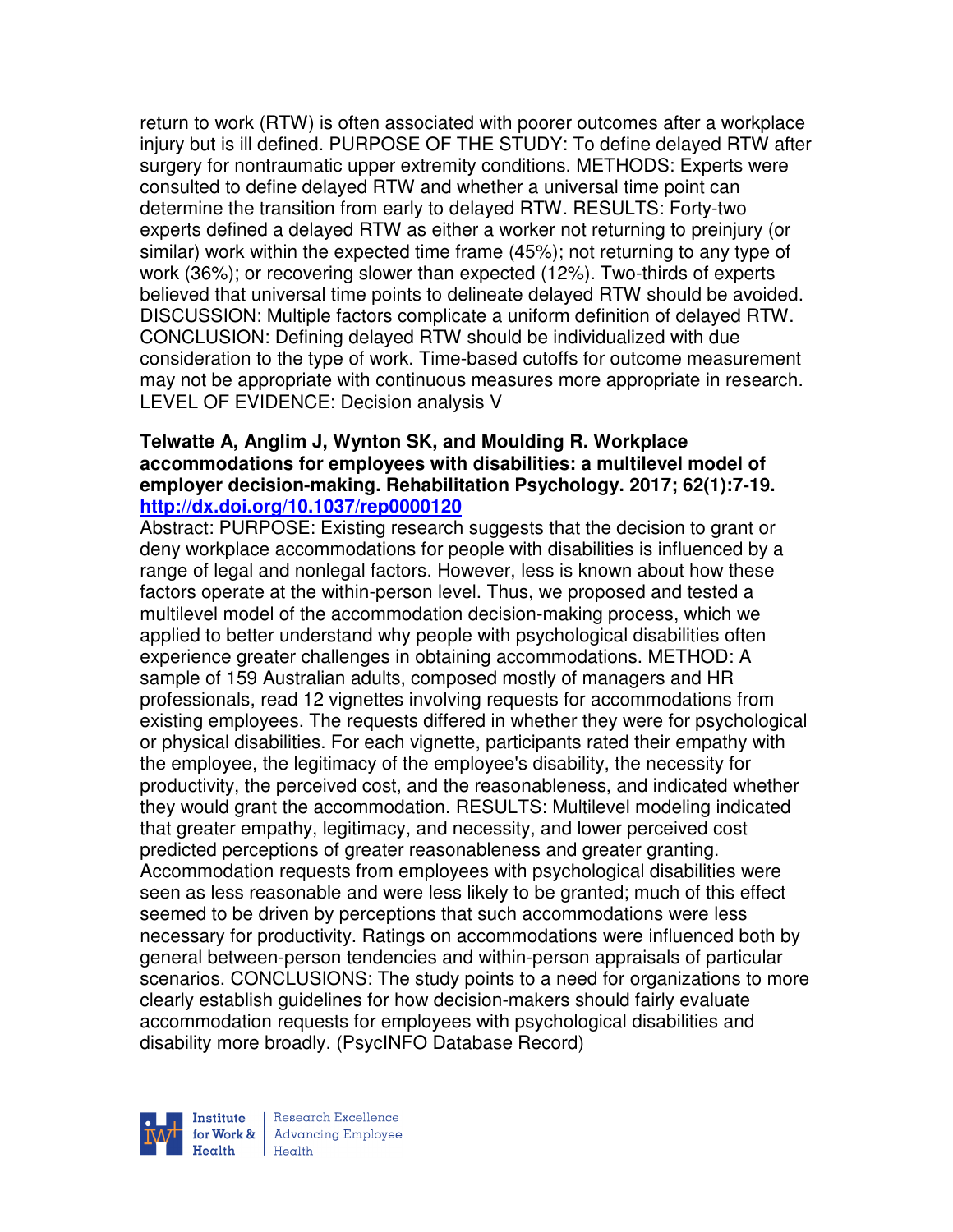### **Tricco AC, Zarin W, Rios P, Pham B, Straus SE, and Langlois EV. Barriers, facilitators, strategies and outcomes to engaging policymakers, healthcare managers and policy analysts in knowledge synthesis: a scoping review protocol. BMJ Open. 2016; 6(12):e013929.**

**http://dx.doi.org/10.1136/bmjopen-2016-013929 [open access]** Abstract: INTRODUCTION: Engaging policymakers, healthcare managers and policy analysts in the conduct of knowledge synthesis can help increase its impact. This is particularly important for knowledge synthesis studies commissioned by decision-makers with limited timelines, as well as reviews of health policy and systems research. A scoping review will be conducted to assess barriers, facilitators, strategies and outcomes of engaging these individuals in the knowledge synthesis process. METHODS AND ANALYSIS: We will follow the Joanna Briggs Institute guidance for scoping reviews. Literature searches of electronic databases (eg, MEDLINE, EMBASE, Cochrane Library, ERIC, PsycINFO) will be conducted from inception onwards. The electronic search will be supplemented by searching for sources that index unpublished/difficult to locate studies (eg, GreyNet International database), as well as through scanning of reference lists of reviews on related topics. All study designs using either qualitative or quantitative methodologies will be eligible if there is a description of the strategies, barriers or facilitators, and outcomes of engaging policymakers, healthcare managers and policy analysts in the knowledge synthesis process. Screening and data abstraction will be conducted by 2 team members independently after a calibration exercise across the team. A third team member will resolve all discrepancies. We will conduct frequency analysis and thematic analysis to chart and characterise the literature, identifying data gaps and opportunities for future research, as well as implications for policy. ETHICS AND DISSEMINATION: This project was commissioned by the Alliance for Health Policy and Systems Research, WHO. The results will be used by Alliance Review Centers of health policy and systems research in low-income and middle-income countries that are conducting knowledge synthesis to inform health policymaking and decision-making. Our results will also be disseminated through conference presentations, train-the-trainer events, peer-reviewed publication and a 1-page policy brief that will be posted on the authors' websites

### **Trolle N, Lund T, Winding TN, and Labriola M. Perceived stress among 20- 21 year-olds and their future labour market participation - an eight-year follow-up study. BMC Public Health. 2017; 17(1):287. http://dx.doi.org/10.1186/s12889-017-4179-x**

Abstract: BACKGROUND: Labour market participation among young adults is essential for their future socioeconomic status and health. The aim of this study was to investigate the association between perceived stress among 20-21 yearolds and their labour market participation 8 years later as well as investigate any potential gender differences. METHODS: A cohort of 1640 young adults born in 1983 completed a questionnaire in 2004 in which perceived stress was measured. The cohort was followed in a register of social benefits for 12 months



Research Excellence for Work & | Advancing Employee Health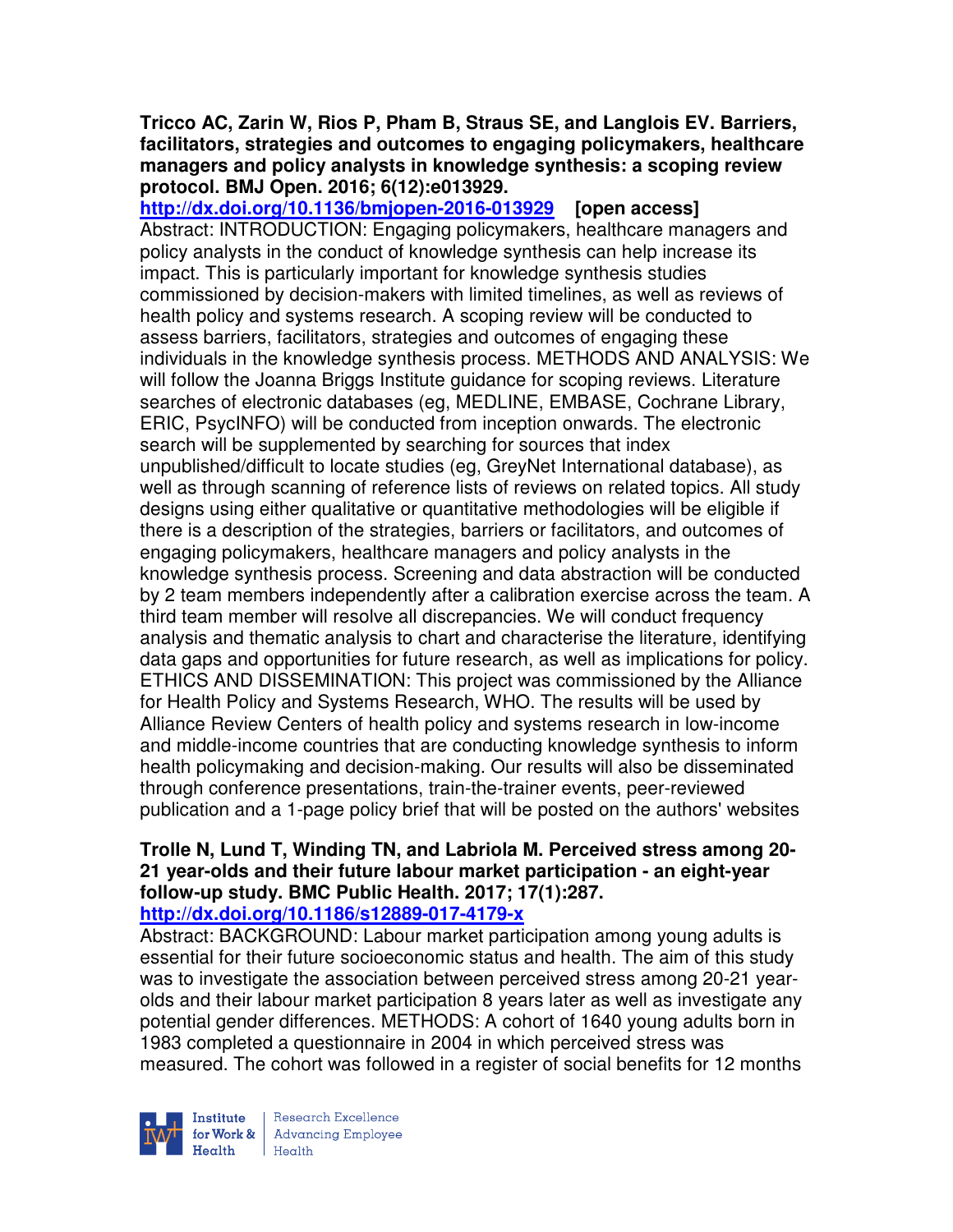in 2011-2012 and was categorized into active and passive labour market participation. Logistic regression was used to analyse the association between perceived stress and future labour market participation, taking into account effects of potential confounders. The analyses were stratified by gender. RESULTS: The effects of perceived stress on future labour market participation differed significantly among young women and young men ( $p = 0.029$ ). For young men, higher levels of perceived stress reduced the risk of future passive labour market participation, when adjusting for socioeconomic factors, self-rated health and copings strategies ( $p = 0.045$ ). For young women, higher levels of perceived stress increased the risk of future passive labour market participation, when adjusting for the same potential confounding factors, although unlike the men, this association was not statistically significant ( $p = 0.335$ ). CONCLUSION: The observed gender difference has important implications from a public health point of view. Healthcare professionals might need to differentiate between the genders in terms of health communication, research and when developing preventive strategies

### **VanderKaay S, Moll SE, Gewurtz RE, Jindal P, Loyola-Sanchez A, Packham TL, and Lim CY. Qualitative research in rehabilitation science: opportunities, challenges, and future directions. Disability and Rehabilitation. 2016; [Epub Ahead of Print].**

# **http://dx.doi.org/10.1080/09638288.2016.1261414**

Abstract: PURPOSE: Qualitative research has had a significant impact within rehabilitation science over time. During the past 20 years the number of qualitative studies published per year in Disability and Rehabilitation has markedly increased (from 1 to 54). In addition, during this period there have been significant changes in how qualitative research is conceptualized, conducted, and utilized to advance the field of rehabilitation. The purpose of this article is to reflect upon the progress of qualitative research within rehabilitation to date, to explicate current opportunities and challenges, and to suggest future directions to continue to strengthen the contribution of qualitative research in this field. METHODS: Relevant literature searches were conducted in electronic data bases and reference lists. Pertinent literature was examined to identify current opportunities and challenges for qualitative research use in rehabilitation and to identify future directions. RESULTS: Six key areas of opportunity and challenge were identified: (a) paradigm shifts, (b) advancements in methodology, (c) emerging technology, (d) advances in quality evaluation, (e) increasing popularity of mixed methods approaches, and (f) evolving approaches to knowledge translation. Two important future directions for rehabilitation are posited: (1) advanced training in qualitative methods and (2) engaging qualitative communities of research. CONCLUSION: Qualitative research is well established in rehabilitation and has an important place in the continued growth of this field. Ongoing development of qualitative researchers and methods are essential. Implications for Rehabilitation Qualitative research has the potential to improve rehabilitation practice by addressing some of the most pervasive concerns in the



Research Excellence for Work & | Advancing Employee  $H_{\text{each}}$